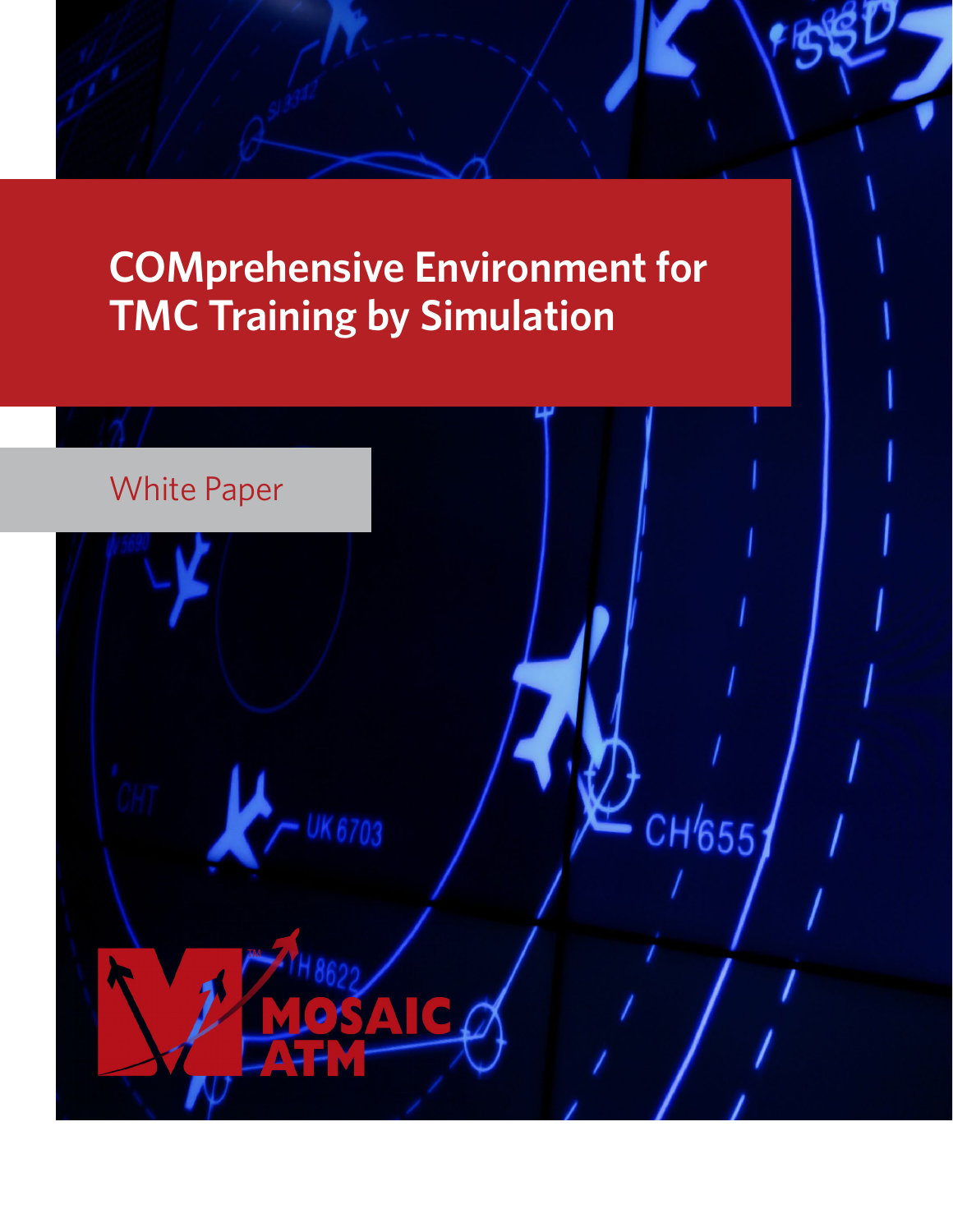

**COMprehensive Environment for TMC Training by Simulation**

# **Background**

In January 2016, Mosaic ATM submitted a proposal to NASA to develop a training simulation environment for Traffic Management Coordinators (TMCs) called the Comprehensive Environment for Traffic Management Training by Simulation, or COMETTS. During the Phase I Small Business Innovation Research (SBIR) contract, which was awarded to Mosaic ATM in April of that year, COMETTS was developed to operate in the Cloud and provide displays to traffic management trainees via standard computer web browser applications. The Phase I contract focused on completing the following research activities:

- 1. A comprehensive TMC training shortfalls analysis
- 2. An analysis of simulation requirements
- 3. A detailed literature review of the comparative effectiveness of experiential learning versus lecture/classroom-based (non-experiential) learning
- 4. Develop multiple operational Use Case scenarios
- 5. Identify COMETTS capabilities and develop a thin-client prototype that would leverage NASA's Air Traffic Management eXploration (ATM-X) Test Bed cloud computing environment.

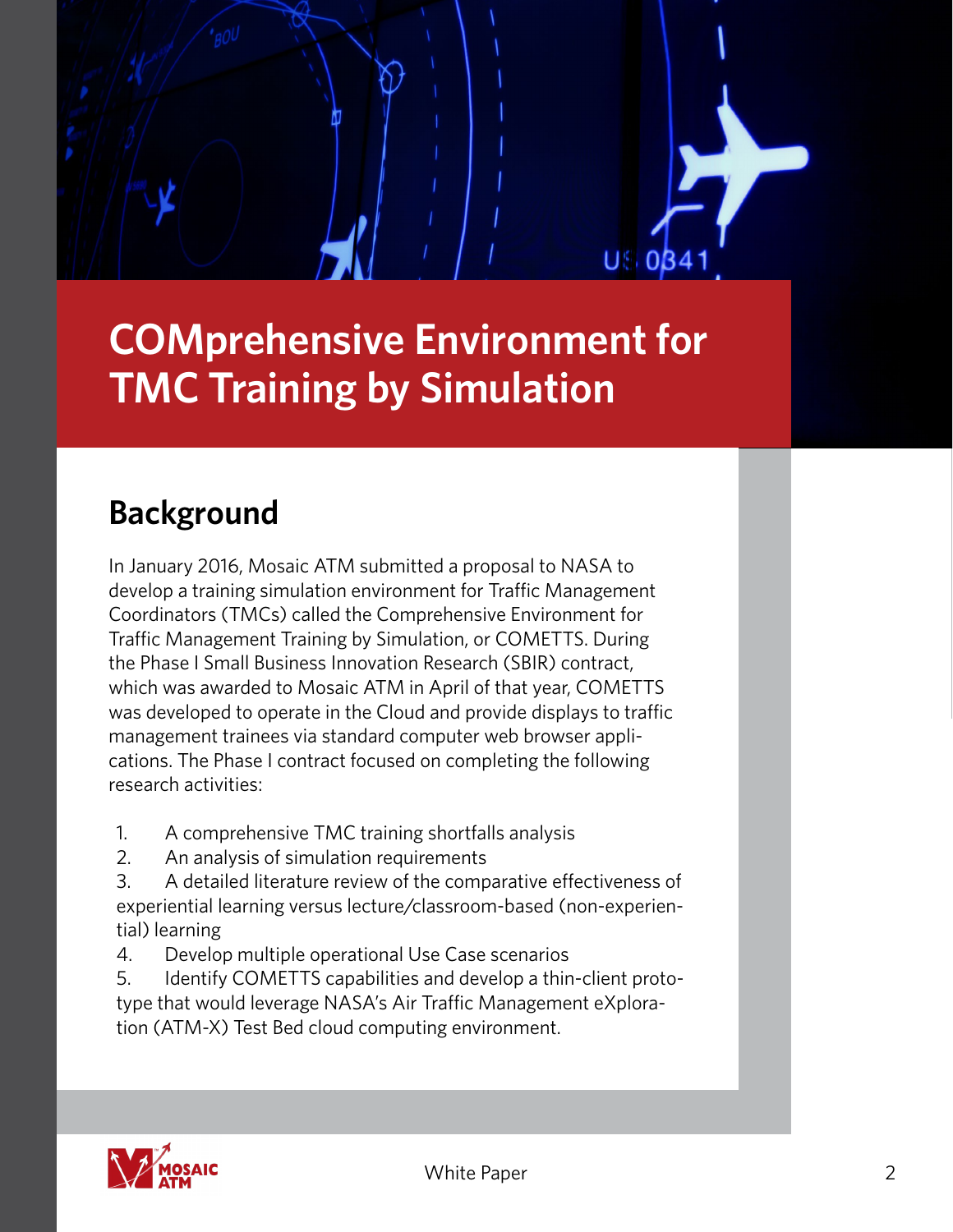Mosaic successfully completed Phase I and was awarded a Phase II contract in May 2017, which included the following COMETTS research activities:

- 1. Continue to develop the TMC training simulator prototype
- 2. Develop Use Cases and training scenarios
- 3. Conduct a Shadow Evaluation using operational personnel at a key site field facility

All Phase II requirements were successfully completed in the spring of 2019, except for testing at the chosen key site facility: Fort Worth ARTCC (ZFW). Due to several changes in FAA policies regarding research activities at field facility TMUs, the COMETTS Team had to enlist the help of several recently retired ZFW TMCs, and the Shadow Evaluations were successfully conducted in our Leesburg office.

## **TMC Training Shortfalls**

My first assignment after joining the Mosaic team in January 2016, was to write a TMC Training Shortfalls white paper for this project. That list of shortfalls has now grown to over 20 items, but a few of the most important TMC training deficiencies that the COMETTS simulator is designed to resolve include:

1. TMC training is conducted on Computer Based Instruction (CBI) PCs. Air traffic controllers receive extensive radar (R-side) and radarassociate (D-side) training in a simulated ATC environment called the Technical Training Lab (TTL), however, no such capability exists for training TMCs. TMC training is conducted on PCs in the CBI lab, not on TMU workstations. These nationally adapted "one-size-fits-all" training courses use non-local examples that contain fixes, airports, routes, sectors, and traffic flows that may be unfamiliar to the TMC.

2. New TFM program features, parameters and options cannot be explored in the CBI. Without the availability of a realistic TFM traffic simulator, the TMC may not acquire a full understanding of the TMI parameter selections and expected outcomes. Their first opportunity to exercise any of these software enhancements occurs while working live traffic on position in TMU. Unfortunately, since live operations cannot tolerate deviations from accepted practices, there is a disincentive to experiment and test new concepts and procedures, plus there is often very little time afforded to perform an evaluation of possible outcomes.

3. TMC on-the-job (OJT) training is often accomplished during the "Off Season". New-hire TMCs are reassigned to TMU throughout various times of the year, usually after the summer vacation and severe weather season is over. As a result, TMC OJT training and certifications are conducted during the off-season, with little opportunity to receive effective training on these season-specific TMU procedures, particularly severe weather operations.

4. There is no national TFM platform available to conduct large scale training exercises between field facility TMUs, the ATCSCC, and/or NAS operators. When new NextGen TFM systems are deployed

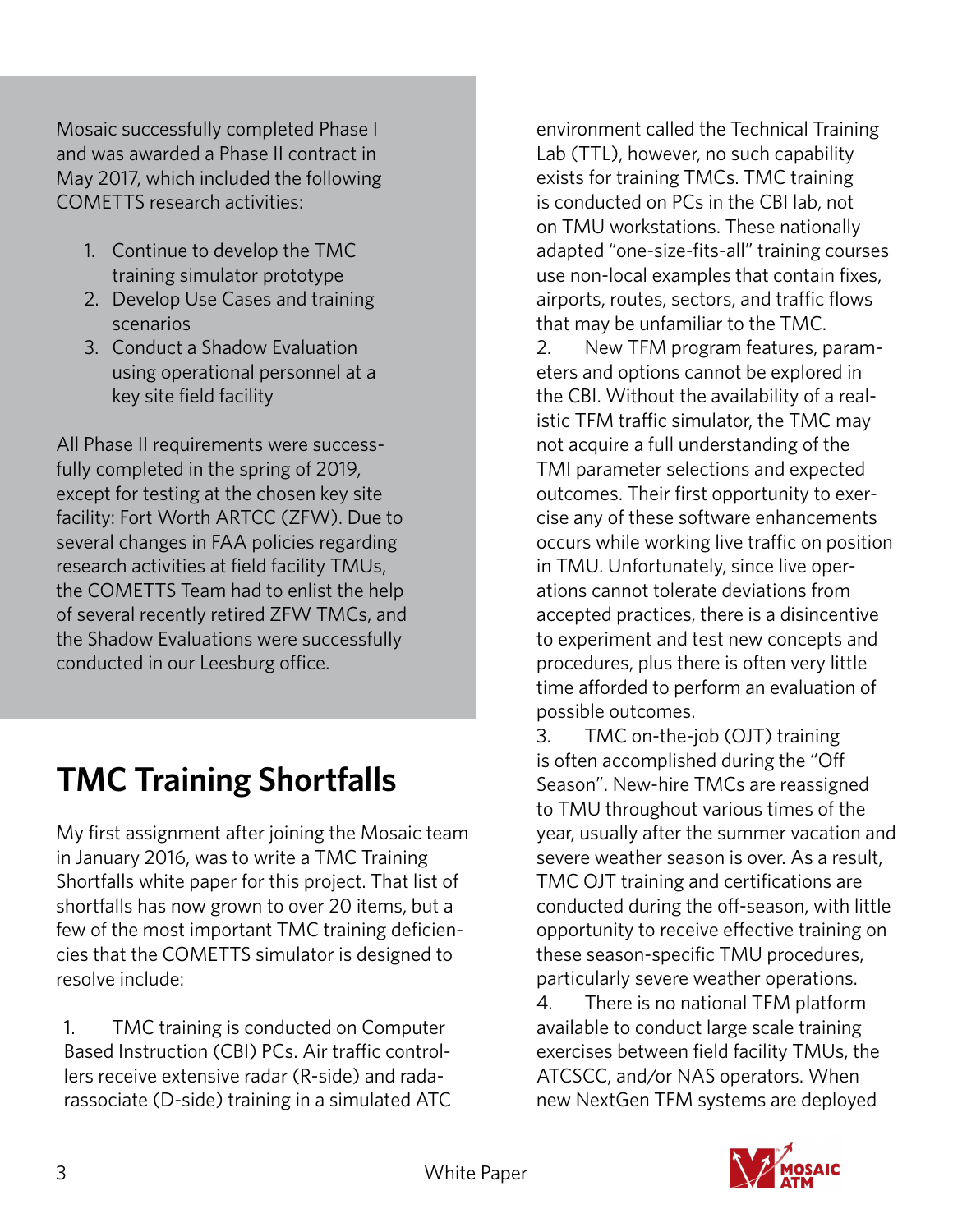in the NAS, there is little ability to conduct comprehensive large-scale training involving multiple TMU positions and/or stakeholders (i.e., airline dispatchers, National Business Aircraft Association (NBAA), and military users), due to the lack of a training platform robust enough to support such an undertaking.

5. The PERTI connection. Several years ago, the FAA introduced a new continuous improvement strategy called the Plan, Execute, Review, Train and Improve (PERTI) initiative. PERTI's vision statement is "Making the best aviation system in the world even better by providing integrated air traffic management (ATM) solutions to complex challenges". PERTI would benefit by leveraging COMETTS' ability to create realistic simulations and to provide quality playback for review and training scenarios.

#### **COMETTS Capabilities**

To combat these shortfalls, COMETTS is designed to address training on all of the TFM systems that currently exist in the NAS, including TFMS, TBFM, NTML, En Route Automation Modernization (ERAM), Voice Switching and Control System (VSCS), plus the Corridor Integrated Weather System (CIWS), Integrated Terminal Weather System (ITWS), Weather and Radar Processor (WARP), and other weather displays. In addition, the COMETTS workstations are designed to be able to accept future technologies as the training needs for those new systems evolve.



COMETTS workstation capabilities include:

• Thin-Client Display/Workstation – COMETTS displays can operate on existing administrative computer hardware or on purposebuilt computer workstations that are configurable, lightweight computers that require only a browser and connection to the internet (or other appropriate network) to be able to join a COMETTS training simulation.

• Cloud Deployment Architecture – COMETTS will leverage cloud computing technology to provide controller training simulations at all ATC facilities from a centralized location.

• TFM Systems and Displays – COMETTS provides full integration with the TFMS FSM system, an emulation of the TFMS TSD and of TBFM.

• Modular Design – COMETTS is designed to be integrated with additional systems, such as NTML, ERAM, VSCS, plus all other required information and weather resources needed to run realistic simulations.

• Multiple Input Capabilities – COMETTS provides the ability to input various parameters and interact with the simulation through various player controls, including fast-forward, pause, stop, and jump-back.

• Local Adaptation – COMETTS simulation training will integrate locally maintained databases and scenarios, tailored to local operations.

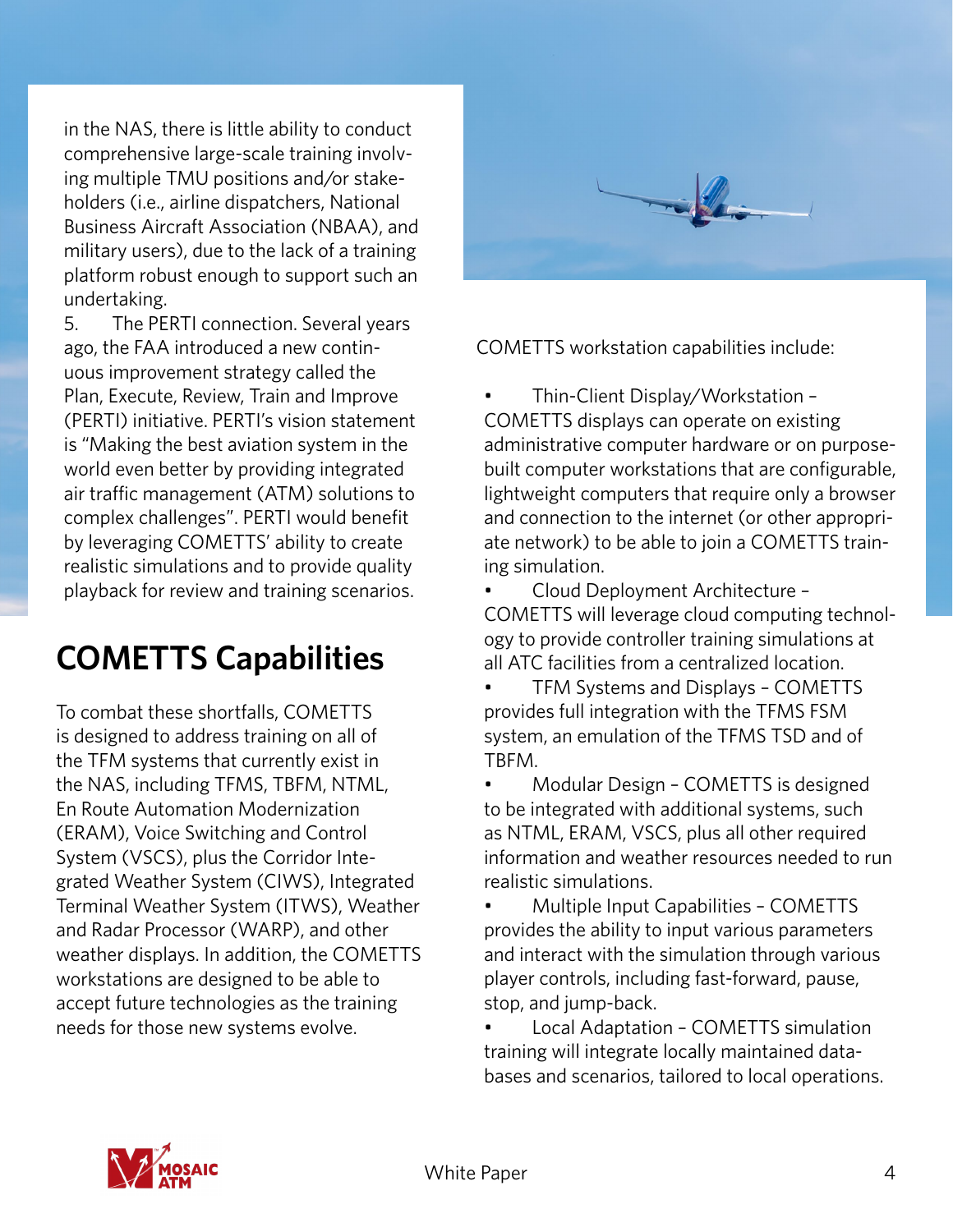The COMETTS system has been designed to be easily expanded to support additional training requirements. The system already includes significant capabilities to emulate and provide training support for the following NAS systems and associated operational requirements:

- Flight Schedule Monitor (FSM)
- Traffic Flow Management System (TFMS) and the Traffic Situation Display (TSD)
- Time Based Flow Management (TBFM)N
- National Traffic Management Log (NTML)
- Various Weather Information Display Systems

Further, COMETTS uses an Incoming Message Board to represent the operational activities, decision, and behaviors of flight operators, airports, and other Air Traffic Control (ATC) facilities or positions that are not staffed by a trainee in the COMETTS simulation. This approach allows the COMETTS simulation to realistically represent the critical interactions and feedback to operational decisions that the trainee makes during a training exercise.

The COMETTS UI Dashboard, including the Playback Control, Intelligent Tutoring Metrics display, and Incoming Message Board is depicted in Figure 1 below.

| <b>Playback Control</b> |                                                                                                        | <b>Intelligent Tutoring Metrics</b> |                                  |                      |                                     |     |   |
|-------------------------|--------------------------------------------------------------------------------------------------------|-------------------------------------|----------------------------------|----------------------|-------------------------------------|-----|---|
| K                       | 13:00:00.000Z *<br>9/13/2018<br>Speed: 1<br>1 5 10 30 2<br>Use Identical Scenario Variable<br>15:26:46 | <b>Center Delay</b><br>100          | <b>TRACON Delay</b><br>92<br>100 |                      | <b>Internal Ground Delay</b><br>100 |     |   |
| SOURCE                  | <b>MESSAGE</b>                                                                                         |                                     | <b>STATUS</b>                    | <b>RECEIVED AT</b>   | <b>ACTIONS</b>                      |     |   |
| <b>KLBB Tower</b>       | ASH5780 to KDFW requesting release at 1449                                                             |                                     | New                              | 2018-09-13T14:34:38Z | ▫                                   | 853 | û |
| <b>KMDD</b> Tower       | CYO924 to KDFW requesting release at 1508                                                              |                                     | New                              | 2018-09-13T14:53:22Z | ø                                   |     | 自 |
| <b>KLAW Tower</b>       | ENY3739 to KDFW requesting release at 1520                                                             |                                     | New                              | 2018-09-13T15:05:07Z | M                                   |     | 酋 |
| <b>KMAF Tower</b>       | ASH5778 to KDFW requesting release at 1529                                                             |                                     | New                              | 2018-09-13T15:14:55Z | ◘                                   |     | Ü |
| <b>KSHV Tower</b>       | ASQ2914 to KDFW requesting release at 1530                                                             |                                     | New                              | 2018-09-13T15:15:11Z | ◘                                   | 183 | 酋 |
| <b>KTXK Tower</b>       | ENY3557 to KDFW requesting release at 1532                                                             |                                     | New                              | 2018-09-13T15:17:02Z | ø                                   |     | û |
| <b>KMLU Tower</b>       | ENY3350 to KDFW requesting release at 1532                                                             |                                     | New                              | 2018-09-13T15:17:14Z | ▫                                   |     | û |
| <b>KMAF Tower</b>       | ASH5809 to KDFW requesting release at 1540                                                             |                                     | New                              | 2018-09-13T15:25:01Z | ø                                   |     | 茴 |

Figure 1. COMETTS UI Dashboard

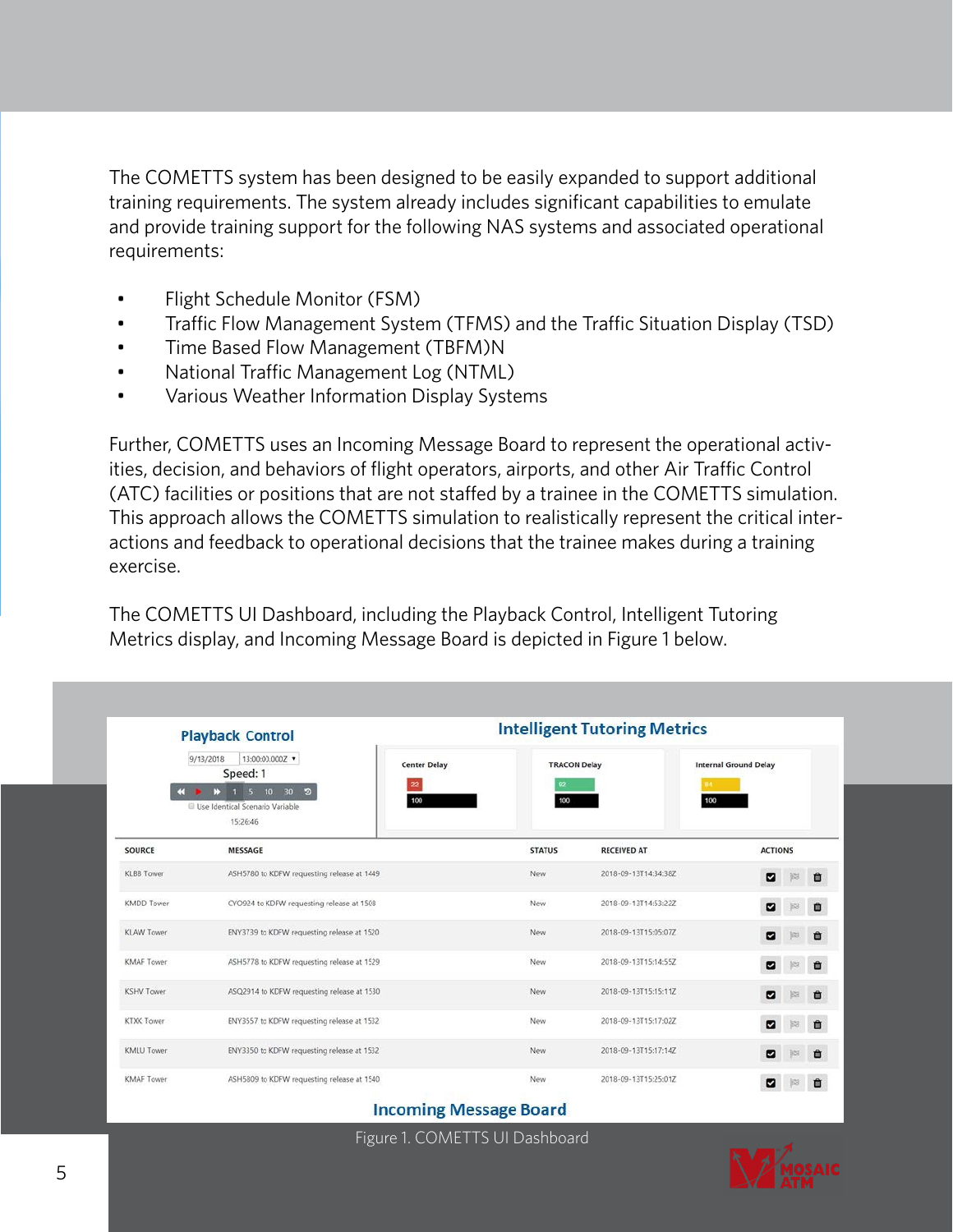# **COMETTS Training Approach**

During COMETTS simulation exercises, TMC trainees are provided with as many of the systems, displays, and other information sources that are available in the real operation as possible. These systems, displays, and other information sources are referred to as the Training System Environment (TSE). The TSE provides consistent information that is synchronized with respect to time and to the events that occur in the traffic scenario. The COMETTS simulation environment has the ability to control the time of the simulation via the 'fast-forward' and 'jump-back' features that allow for more efficient use of training time, as well as the ability to repeat sections of a scenario. If trainees do not like the results of a certain set of parameters they have entered, they can jump-back, enter a different set of parameters, then fast-forward to observe the new results.

The COMETTS approach of using a simulation engine allows the storage of a wide variety of seasonal scenarios throughout the NAS, that can be locally adapted according to each facility's adaptation, constraints, procedures, and restrictions that are appropriate for each local scenario. Thus, a winter snowstorm scenario, with runway closures and de-icing, can be trained in July, and complex thunderstorm scenarios can be trained in January.

COMETTS training scenarios, which can be recorded, will be available with varying degrees of complexity, according to the trainee's progression in the training plan. Scenarios will include practice problems (no instructor), OJT (with an instructor), progress checks/evaluations, and certification (if necessary in the off-season). The instructor will also have the ability to manipulate the scenario by entering additional message sets that can instantly change the complexity or introduce different training elements into the training session. COMETTS will also have the ability provide a training session "score", based on various grading criteria, such as delay minutes, number of reroutes, airborne holding, etc.

Another unique COMETTS feature is the ability to send web browser training invites to other positions or facilities, expanding the training experience to multiple participants. These sessions could range from running small, local training scenarios between TMCs at a center and a TRACON, to running large-scale Command Center tabletop exercises involving multiple facilities and NAS operators.

Finally, the COMETTS training system is designed to be able to accept future technologies as the training needs for those new NextGen systems evolve.